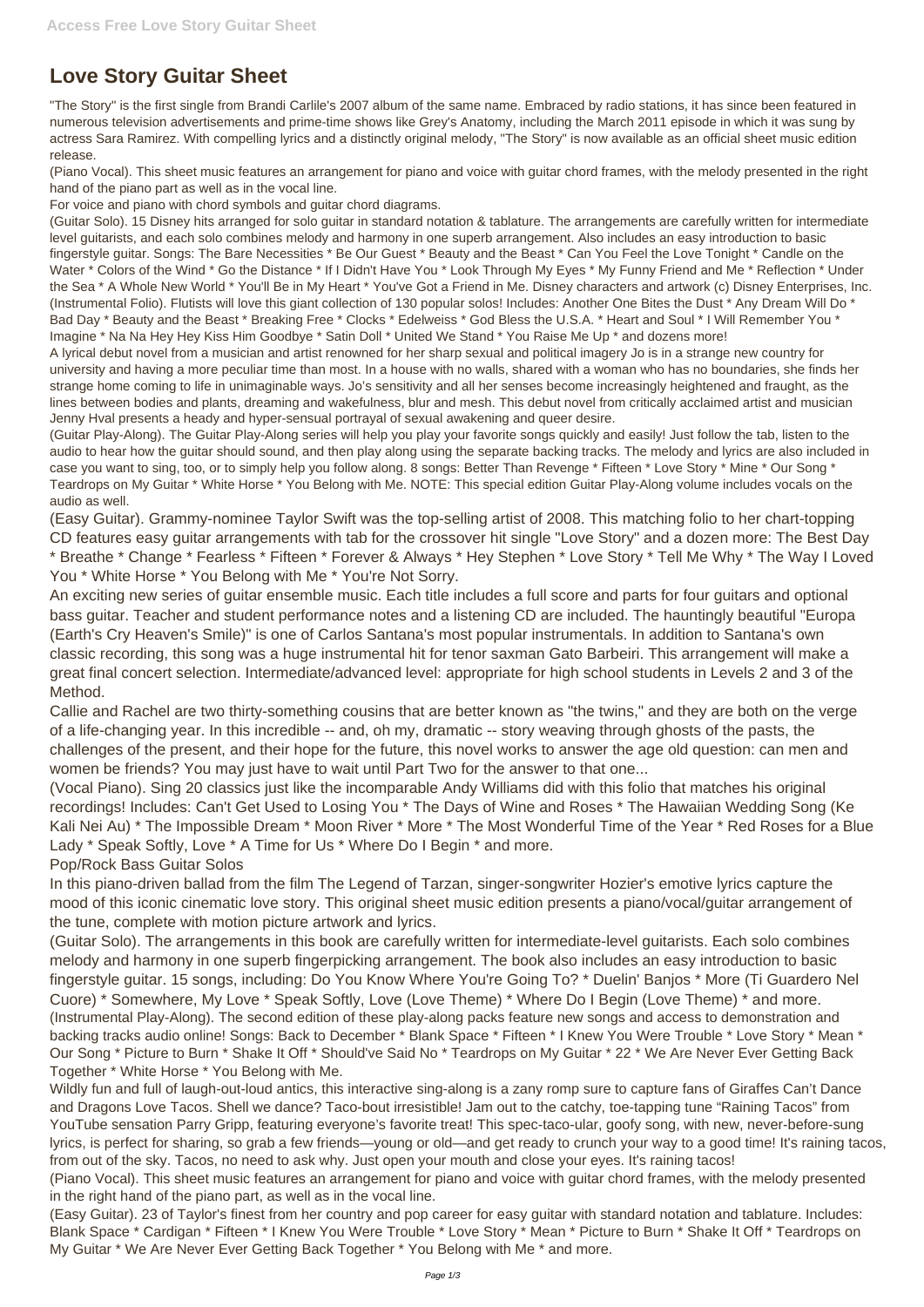(Strum It (Guitar)). This e-songbook features authentic chords, strum patterns, melody and lyrics for 17 complete songs, all in their original keys! Includes these Taylor Swift favorites: Back to December \* Eyes Open \* Fearless \* Fifteen \* Love Story \* Mean \* Should've Said No \* Speak Now \* The Story of Us \* Teardrops on My Guitar \* White Horse \* You Belong with Me \* and more. With immensely popular songs like "Blessings" (Laura Story), "Glorious Day (Living He Loved Me)" (Casting Crowns), "I Can Only Imagine" (MercyMe), plus 37 more, this collection of sheet music is a must-have for pianists and singers. Due to their popularity and playability on piano, these songs rank among the top-selling sheet music titles in their genre. For practice, performance, and expression of faith through music, this collection guarantees unlimited hours of enjoyment. Titles: Œ \* Amazing Grace (My Chains Are Gone) (Chris Tomlin) CE a \* Beautiful (Bethany Dillon) CE a \* Better Than a Hallelujah (Amy Grant) CE a \* Blessings (Laura Story) CE as \* Christ Is Risen (Matt Maher) Œ \* Cinderella (Steven Curtis Chapman) Œ \* City on Our Knees (TobyMac) Œ a \* Cut (Plumb) Œ a \* East to West (Casting Crowns) Œ \* Glorious Day (Living He Loved Me) (Casting Crowns) Œ \* Grace (Laura Story) Œ \* Hallelujah (Bethany Dillon)) (Ε ε \* Happy Day (Tim Hughes) (Ε ε \* Held (Natalie Grant) (Ε ε \* Hero (Skillet) (Ε ε \* Hold On (TobyMac) (Ε ε \* How Great Is Our God (Chris Tomlin) Œ \* I Can Only Imagine (MercyMe) Œ a \* I Lift My Hands (Chris Tomlin) Œ a \* I Refuse (Josh Wilson) Œ a \* I Will Be Here (Steven Curtis Chapman) Œ a \* I Will Rise (Chris Tomlin) Œ a \* In Christ Alone (Newsboys) Œ a \* In My Arms (Plumb) Œ \* Lead Me (Sanctus Real) Œ \* Let the Waters Rise (MIKESCHAIR) Œ \* Love Never Fails You (Brandon Heath) **C** a \* Only Hope (Mandy Moore) C a \* Perfect Peace (Laura Story) C a \* Strong Enough (Matthew West) C a \* Stronger (Mandisa) Œ <sup>\*</sup> The Way (Jeremy Camp) Œ <sup>\*</sup> When God Made You (Newsong) Œ <sup>\*</sup> When I Say I Do (Matthew West) Œ <sup>\*</sup> Wonder of the World (Rush of Fools) CE  $x$  \* You Are My King (Amazing Love) (Newsboys) CE  $x$  \* You Deliver Me (Selah) CE  $x$  \* You Raise Me Up (Selah) **E**  $\mathcal{E}$  \* Your Great Name (Natalie Grant) **E**  $\mathcal{E}$  \* Your Love Is a Song (Switchfoot)

(Ukulele). Now Swifties can strum along to 27 songs on the uke with this collection of arrangements with the vocal melody, lyrics, and chord diagrams for standard G-C-E-a tuning. Includes: Blank Space \* Cardigan \* I Knew You Were Trouble \* Love Story \* Lover \* Mean \* Shake It Off \* Today Was a Fairytale \* Willow \* You Belong with Me \* and more.

100 sheets of blank Ukulele Tabs for your favorite classics and space for your originals

(Piano Solo Personality). Piano solo arrangements of 15 of Taylor's biggest hits: Back to December \* Fearless \* Fifteen \* Love Story \* Mean \* Mine \* Our Song \* Picture to Burn \* Should've Said No \* Sparks Fly \* Speak Now \* The Story of Us \* Teardrops on My Guitar \* White Horse \* You Belong with Me.

To meet Freeman Vines is to meet America itself. An artist, a luthier and a spiritual philosopher, Vines' life is a roadmap of the truths and contradictions of the American South. He remembers the hidden histories of the eastern North Carolina land on which his family has lived since enslavement. For over 50 years Vines has transformed materials culled from a forgotten landscape in his relentless pursuit of building a guitar capable of producing a singular tone that has haunted his dreams. From tobacco barns, mule troughs, and radio parts he has created hand-carved guitars, each instrument seasoned down to the grain by the echoes of its past life. In 2015 Vines befriends photographer Timothy Duffy and the two begin to document the guitars, setting off a mutual outpouring of the creative spirit. But when Vines acquires a mysterious stack of wood from the site of a lynching, Vines and Duffy find themselves each grappling with the spiritual unrest and the psychic toll of racial violence living in the very grain of America.

(Guitar Book). Lead sheets for 200 jazz standards, including the melodies, chord symbols and professionally arranged guitar chord diagrams for each song. Songs include: All the Things You Are \* At Last \* Beyond the Sea \* Come Sunday \* Desafinado \* Embraceable You \* A Fine Romance \* The Girl from Ipanema (Garota De Ipanema) \* I'll Be Seeing You \* I've Got My Love to Keep Me Warm \* In the Mood \* It Could Happen to You \* Just in Time \* A Kiss to Build a Dream On \* Lazy River \* Love Me or Leave Me \* Mack the Knife \* Moon River \* My Foolish Heart \* My Way \* The Nearness of You \* On a Slow Boat to China \* Pennies from Heaven \* Satin Doll \* Sentimental Journey \* Stardust \* A Sunday Kind of Love \* Tea for Two \* Time After Time \* When Sunny Gets Blue \* Witchcraft \* You'd Be So Nice to Come Home To \* and many more.

(Vocal Piano). This book features authentic transcriptions in the original keys of a dozen of the biggest hits from country/pop crossover superstar Taylor Swift in voice with piano accompaniment format: Back to December \* Blank Space \* I Knew You Were Trouble \* Love Story \* Mean \* Our Song \* Shake It Off \* Teardrops on My Guitar \* 22 \* We Are Never Ever Getting Back Together \* White Horse \* You Belong with Me.

(Piano/Vocal/Guitar Songbook). This giant collection features nearly 70 holiday classics, from traditional carols to modern Christmas hits: Blue Christmas \* The Christmas Song (Chestnuts Roasting on an Open Fire) \* Christmas Time Is Here \* Deck the Hall \* Feliz Navidad \* Grandma Got Run over by a Reindeer \* Have Yourself a Merry Little Christmas \* I'll Be Home for Christmas \* Jingle Bells \* Little Saint Nick \* The Most Wonderful Time of the Year \* Nuttin' for Christmas \* Rudolph the Red-Nosed Reindeer \* Silent Night \* The Twelve Days of Christmas \* Wonderful Christmastime \* and more.

(Easy Piano Personality). 17 songs for easy piano from the 9th studio album by contemporary music superstar, Taylor Swift. The songs in this album, which is a conceptual sequel to her Folklore album, include: Champagne Problems \* Closure \* Coney Island \* Cowboy like Me \* Dorothea \* Evermore \* Gold Rush \* Happiness \* It's Time to Go \* Ivy \* Long Story Short \* Marjorie \* No Body, No Crime \* Right Where You Left Me \* 'Tis the Damn Season \* Tolerate It \* Willow.

" William Walker's Southern Harmony, first published in 1835, was the most popular tune book of the nineteenth century, containing 335 sacred songs, dominated by the folk hymns of oral tradition and written in the old four-shape notation that was for generations the foundation of musical teaching in rural America. Born in 1809 in South Carolina, William Walker grew up near Spartanburg and early became devoted to the Welsh Baptist Church of his ancestors and to the musical heritage that church had brought to early America. Walker became a singing master, and Southern Harmony was compiled for his students in hundreds of singing schools all over North and South Carolina and Georgia and in eastern Tennessee. Southern Harmony reached Kentucky in the company of music-loving pioneers, and today an annual singing in Benton, Kentucky, remains the only such occasion on which Southern Harmony is consistently the source of the music. The CD included with the book contains 29 tunes, hymns, psalms, odes, and anthems, including ""New Britain"" (Amazing Grace), ""Happy Land,"" ""O Come, Come Away,"" ""Wondrous Love,"" and many, many more. (Guitar Recorded Versions). Note-for-note guitar transcriptions with tab for 16 songs from the rich repertoire of this popular and respected singer-songwriter. Includes: Be Careful \* Blue Sky \* Change \* Chief \* Goodbye \* Let Him Fly \* Long Ride Home \* Mad Mission \* Makin' Pies \* Mary \* Moses \* One Big Love \* Poor Man's House \* Rain \* Sweet Lorraine \* and Tony, plus a biography and photos of Griffin. Where Do I Begin (Love Theme) (Sheet Music)Hal Leonard Corporation How to Read Guitar Tablature contains tips, insights and over 90 recorded musical examples that demonstrate the techniques in action. (Piano/Vocal/Guitar Artist Songbook). This 2021 re-release of Taylor's platinum 2008 album features updated versions of all 19 tracks from the original Fearless plus six additional songs "from the vault." The songs in our piano/vocal/guitar matching folio include: Breathe \* Bye Bye Baby \* Fearless \* Fifteen \* Hey Stephen \* Love Story \* Mr. Perfectly Fine \* Today Was a Fairytale \* White Horse \* You All over Me \* You Belong with Me \* and more.